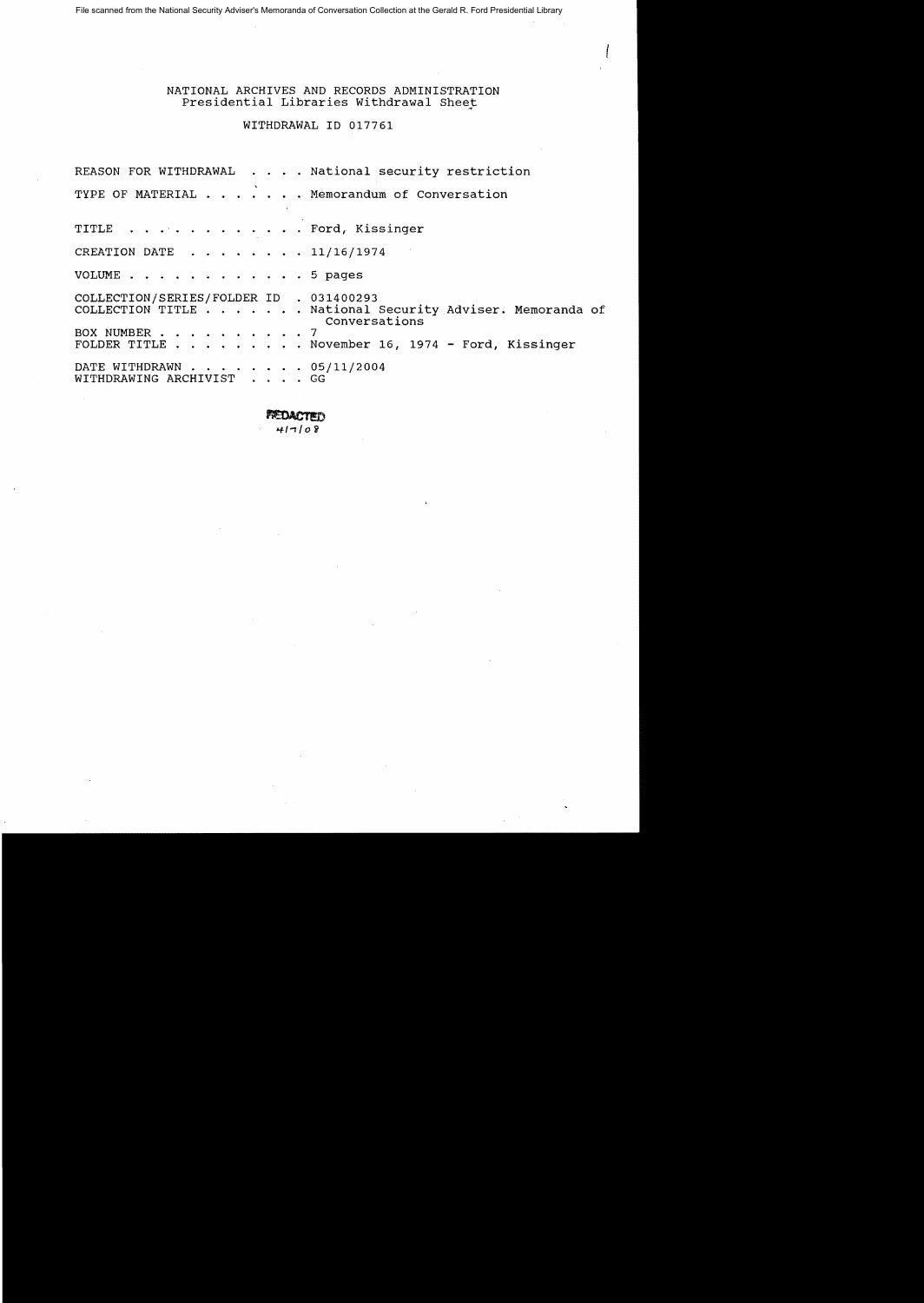#### MEMORANDUM

#### THE WHITE HOUSE

SECRET/NODIS/XGDS WASHINGTON

**DECLASSIFIED • E.O. 12958 SEC. 3.6** WITH PORTIONS EXEMPTED E.O. 12958 SEC. 1.5<br>**A** *a a**a**a**<b><i>a a a a a a a a a a a a a a a a a a a a a a a a a a a**<b><i>a* DIA ELL, TENDED TO.....<br>MEMORANDUM OF CONVERSATION MR07-119 #4: atake Jaw 3 lolo4  $M$ *07-119 #4' atake Ju 310104* 

# PARTICIPANTS: President Ford By dal NAMA DATE 1125/08

Dr. Henry A. Kissinger, Secretary of State and As sistant to the President for National Security Affairs Lt. General Brent Scowcroft, Deputy Assistant to the President for National Security Affairs

DATE & TIME: November 16, 1974

PLACE:  $Oval$  Office

Kissinger: [Reads Asad letter] Considering the Israelis have been provocative, the Syrians have been models of patience. Dayan was in to see me. He said we should move on Syria and give Egypt a line which they would find comfortable. Allon sent me a scorcher that they wouldn't go back a kilometer on the Golan.

President: What is Dayan's position?

Kissinger: He is discredited now because of the October war. He is the only one with whom you can speak conceptually. Dayan thinks we should come to an understanding with Syria. If we can't make a promise by June, they will turn on us.

President: This talk about a war  $-$ - doesn't it make the American people realize the seriousnes s of it?

Kissinger: Yes, but this talk is irresponsible. The press was trying yesterday to make headlines  $--$  that it is irresponsible for you to go on a trip, that your Middle East policy is bankrupt and you ought to stay here and put it back together.

[There is discussion of Rockefeller]



CLASSIFIED BY Henry A. Kissinger ELASSIFIED BY FIRE DECLASSIFICATION SCHEDULE OF EXECUTIVE ORDER 11652 EXEMPTION CATEGORY 5 (b) (3) EXEMPTION CATEGORY 5 (D) 13 Tmp to Det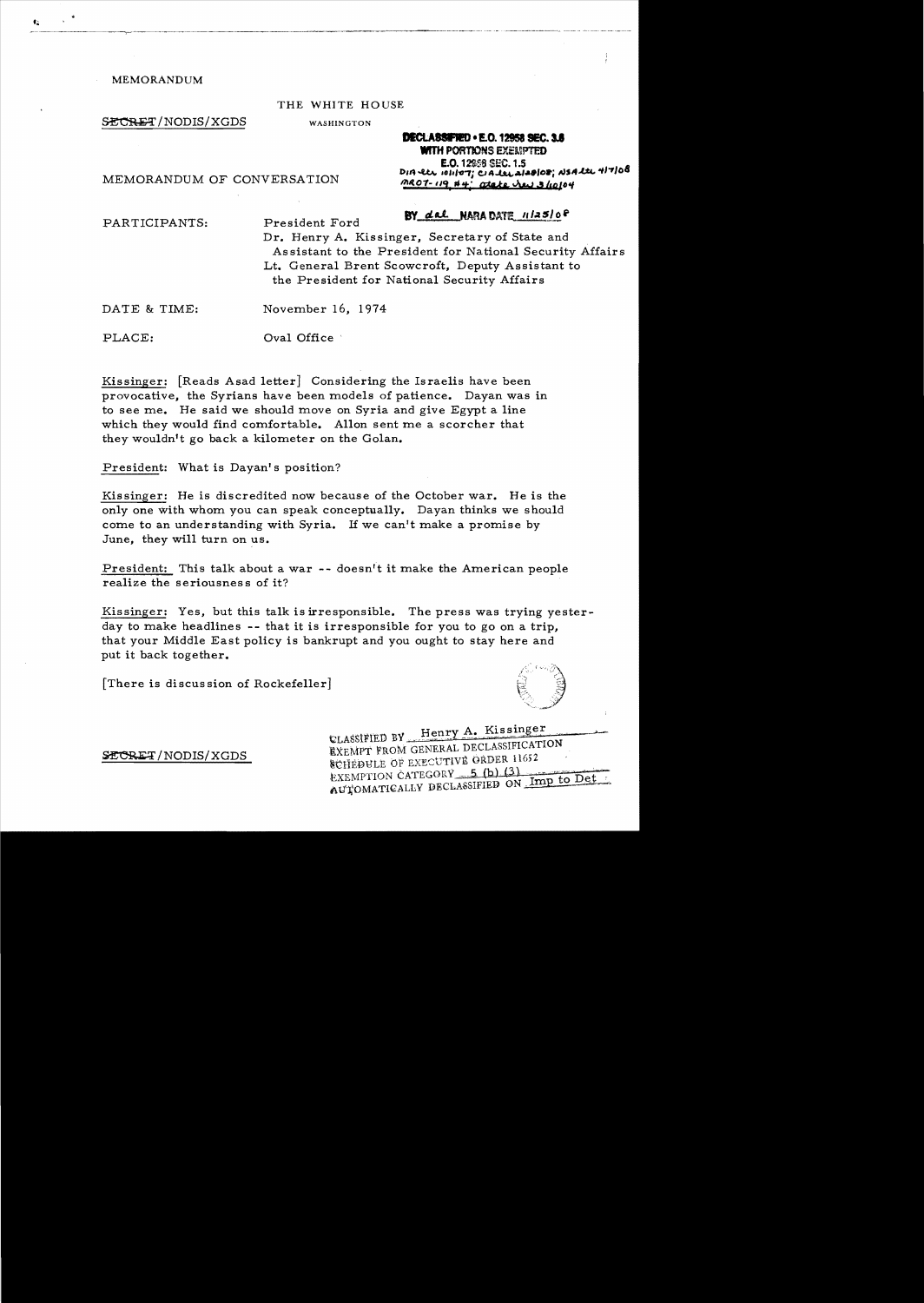# $\frac{1}{2}$  - 2 -  $\frac{1}{2}$

 $\mathbf{r}$ 

Kis singer: Dobrynin says the impact on the Soviets of Rockefeller is very bad. He keeps saying there is stability domestically but they don't understand. For a Rockefeller to go through this after 40 years in politics, four times elected governor, they can't believe it.

President: It is a vicious partisan jugular operation.

Kissinger: I told the television executives that we had not had catharsis after Vietnam because of Watergate and the country is awash with negativism. I said they were all responsible, that no idea got followed up, etc. They argued bitterly, but they called last night and apologized and said they would see how they could help. I said they should just support any decent idea we put forth -- not simple negativism, nor did we want partisan support.

Bundy called to say the energy speech could be a rallying point if you would get some Democrats around it.

President: In the case of the Marshall Plan, there was always a leadership group outside the White House which mobilized public opinion and supported the policies. That doesn't exist.

On this trip, let's talk about some people -- labor, news media, academics, access to the board  $-$ - that we could get to get going.

Kissinger: I would suggest that you put out a few themes to push, not 100.

President: We did a busy job of selling in October. "Fortune" analyzed my October speech and said it was good but not sold.

Kissinger: Self-help is good here and the government doing it is bad. But your opponents are on the side of the government doing it. There is potential here.

On the trip, UNDOF might not be renewed. There will be no war. Nothing will happen before the Egyptian next step. If we don't get one, we are in trouble. If we get one, we are in pretty good shape.

.. . . . . . . . . . . . . . .... . . . . .. . . . . . . . .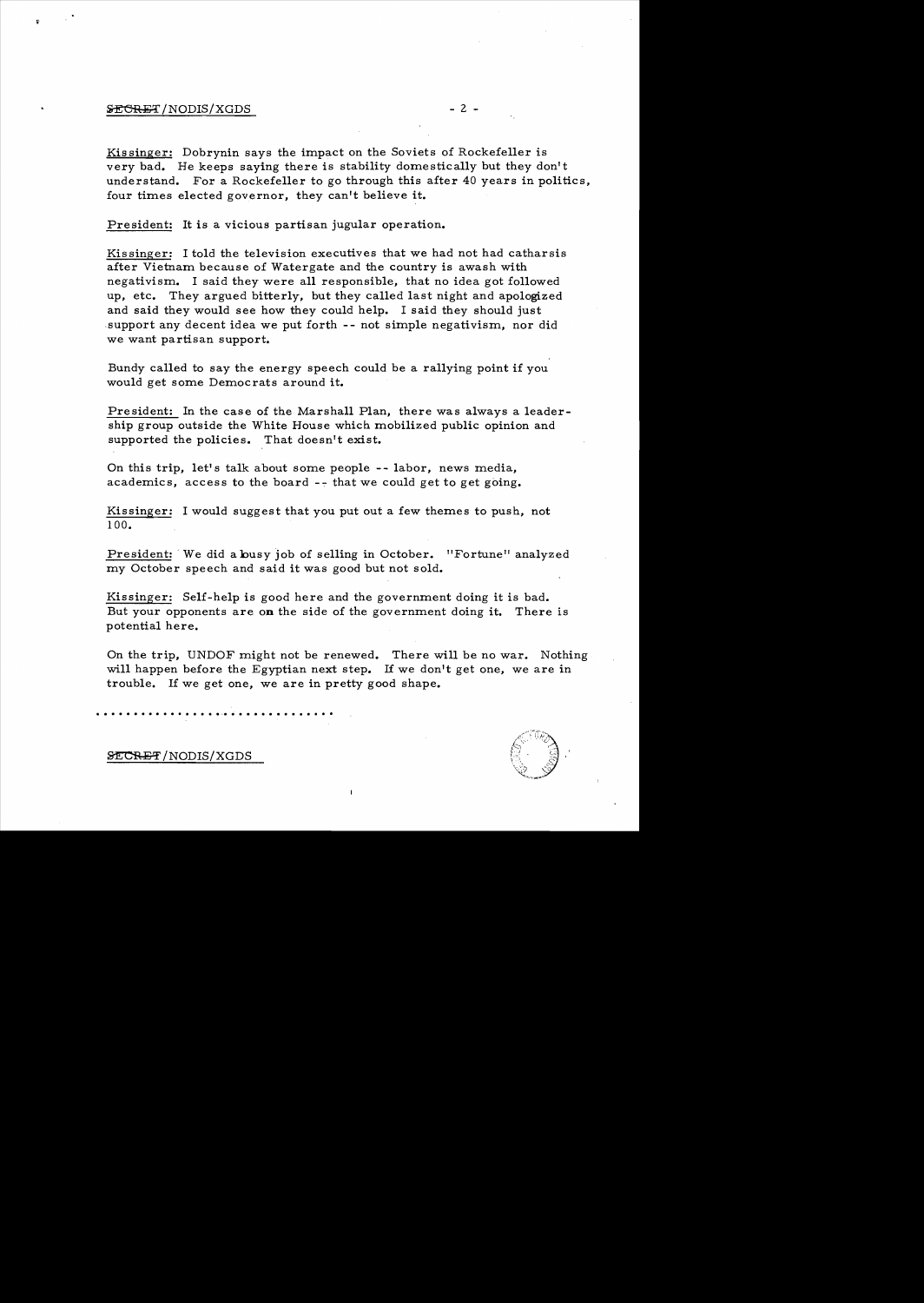## SECRET/NC·DIS/XGDS

..

We must discuss how to discuss with Brezhnev the Middle East. Gromyko is hard-line because of his bureaucratic experience. I told Dobrynin we are fighting for our domestic lives here -- if we wanted a stalemate, we would go to Geneva.

Dobrynin asked about you. I said you were more direct but your instinct was more to the right than Nixon. It is better to have them worry a bit. We lost two years with Kennedy because they thought he was too easy and rattled. If you could show you had an option and an instinct to go to the  $right...$ 

President: I have a tough and bombastic side...

Kissinger: I wouldn't do that. I would show him still just a bit then throttle it. Be firm but friendly.

President: How many will be in the meetings?

Kissinger: With President Nixon, we had very few.

President: I would prefer no private meetings for two reasons: I want to show we are close and friendly. This is the big league.

Kissinger: You are in the Brezhnev league right now. I wouldn't worry about your meeting him alone, but we should have a record of it.

President: I want them to know we' are a team and would prefer not to meet alone.

Kissinger: Let's see how it goes. You shouldn't let it look like you are afraid to deal with him alone. You could speak alone and say stay in touch -- we both have pressures but we must do our best. Take the Middle East: we must not let the Arabs play us against each other. We eventually have to go back to Geneva.

President: Yes, especially if there is a stalemate. They would prove worthwhile only we could make progress.

Kissinger: You don't have to worry about comparison with Nixon. He was a poor negotiator. He was tough in private, but last June he hardly knew what the subject was. Nixon never liked to say no face-to-face. The Soviets respected him not for the negotiations but for his toughness, his daring to mine Haiphong just before his meeting with them.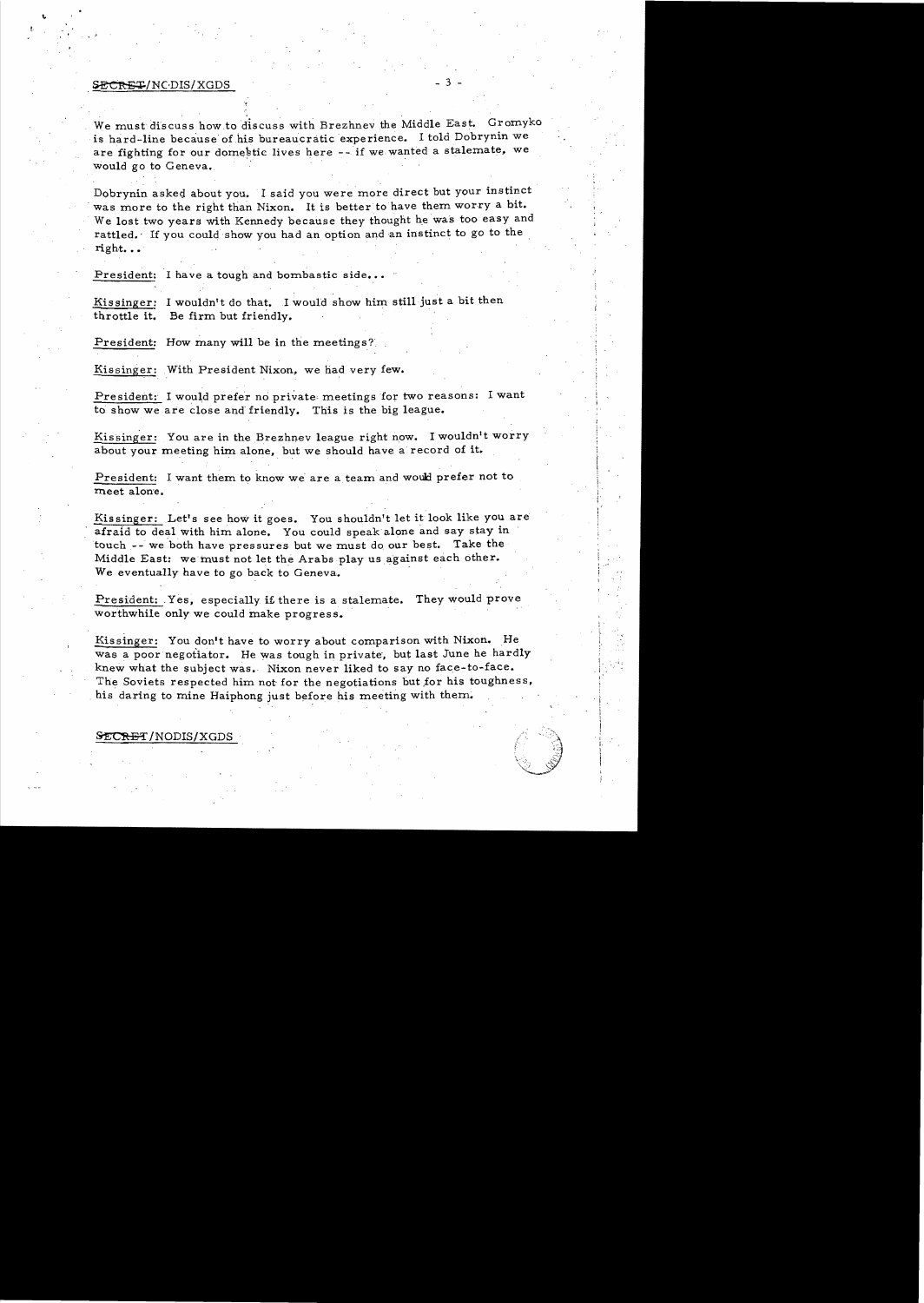#### **SECRET/NODIS/XGDS**

, ,

#### President: I supported all those hard decisions.

Kissinger: The Soviets didn't respect Kennedy -- they thought he was weak. [Described SALT I crises and Nixon being mad.] I wouldn't get into specifics with him head to head. If you two confront each other, there is no one to fall back on.

Their normal pattern is'to start out friendly, then have one tough session, where you just stay calm and strong.

I think he wants a SALT agreement. He wants to be able to report he has established a relationship with you; third, he will wat to assess you in a crisis.

President: If you see things heading the wrong way, don't hesitate to set it straight.

Kissinger: We have a tough problem on the Middle East, and they do have a point. The theme'in general for 'you to hit is that we are willing to cooperate in many areas. Be blunt with them in the crunches.

President: Can I say I hope they don't get the impression that the American people are in bad shape?

Eissinger: You shouldn't do it that way. Act'confident. You can say that we always have a unified country in foreign policy on major issues -- and that you have great flexibility. You can mention the right-wing problems, and Jackson. You can reaffirm all our commitments and say we have to consider each other's needs. Tell them you expect to be in until 1980 and our election was on internal issues. Ask him what is on his mind right at first.

Japan I am not worried about. Hit them on the energy thing. You won't get a full endorsement, but this is an opportunity to mobilize the West like anti-Communism was.

You could mention to Brezhnev the danger of a Japanese-Chinese alliance. Say that is why we want to keep Japan tied to us and that is why we support Japan in Siberia.

The Chinese aren't with us because they like us. They are cold-bloodedly using us. For 10 years we should support the Chinese, then we may have to join the Soviet Union. The Japanese are a great danger. In all their history they've never had permanent alignments.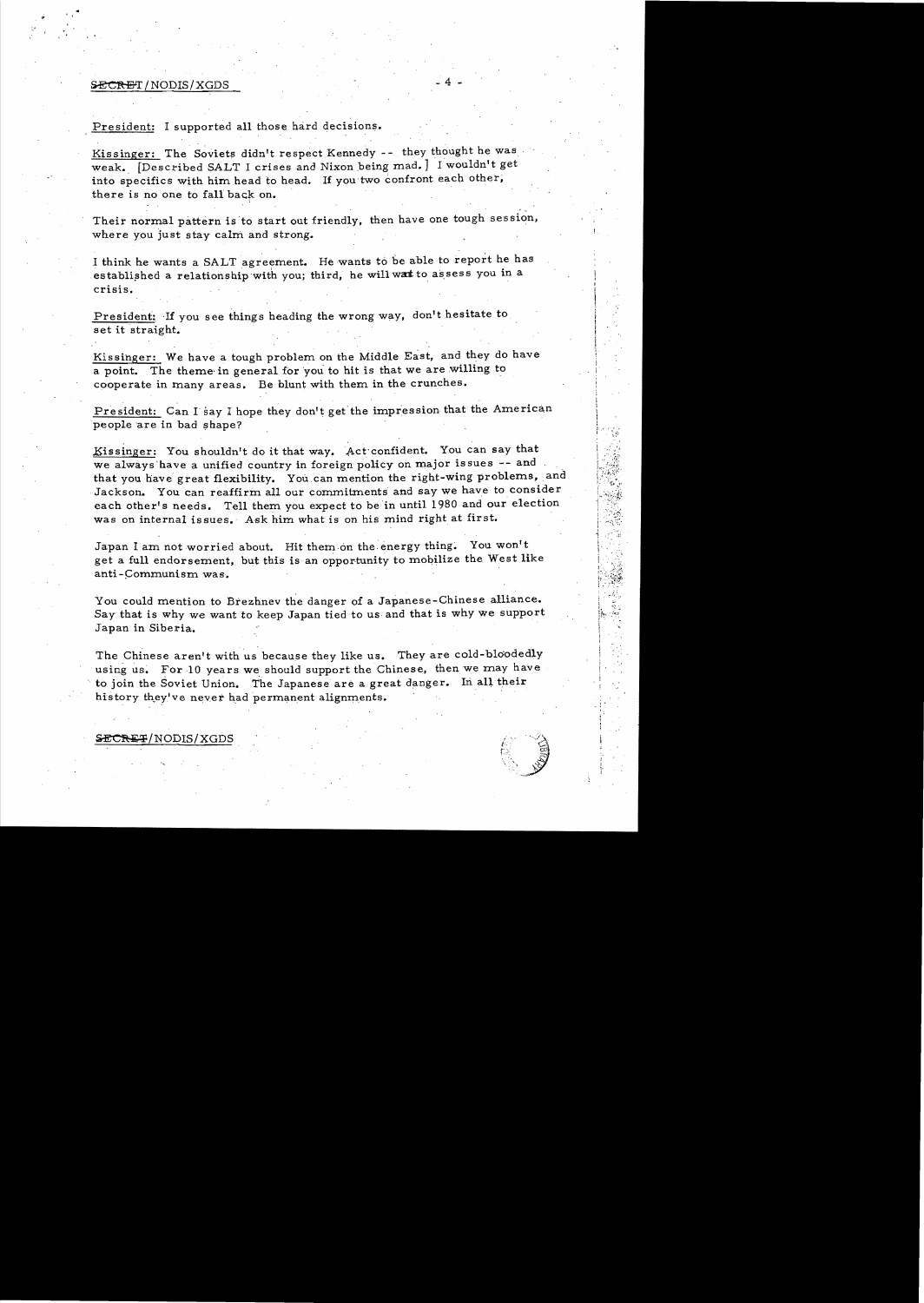# SECRET/NODIS/XGDS

j. 8<br>7. j

The Japanese can do anything. They have such an unusual society that they can adjust to anything. The basic structure of their society can' accommodate to any kind of system.

If we decline in world power, we will lose the Japanese. They have no psychological understanding of other societies -- they do every insensitive thing while being very sensitive themselves. Don't give Brezhnev all this but let him know there are things that only you two can do.

Your big problem will be the alliance thing. You should say you share the interest in preserving nuclear peace. Don't be too negative. You agree with the objective but this is a monumental issue. I will write out some questions for you to give him.

 $\cdot$  1